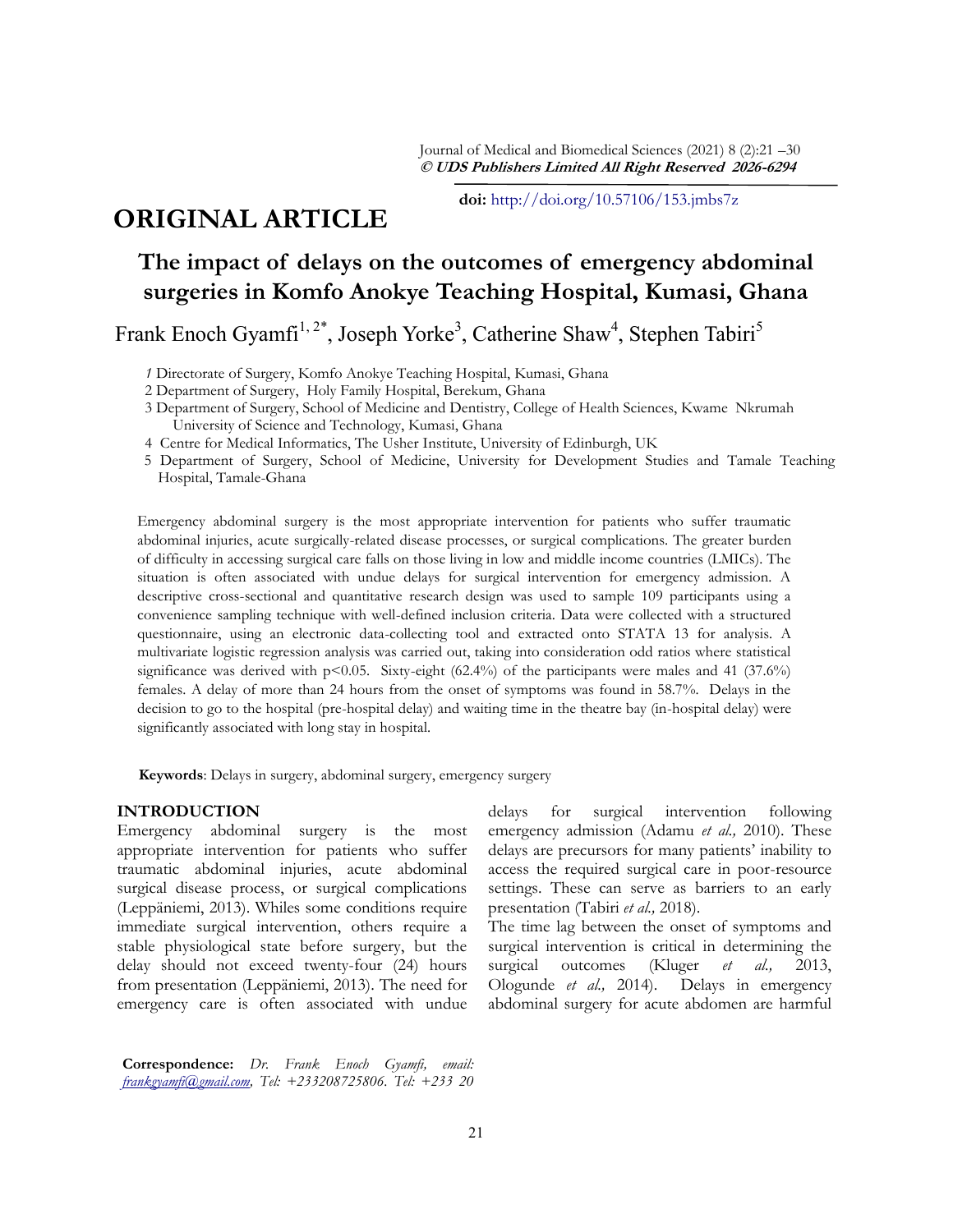unless justified by adequate and specific preoperative optimisation (Svenningsen *et al.*, 2014; Buck *et al.,* 2013; Saunders *et al.,* 2012). The aim of this study was to establish the impact of delays on the 30-days outcomes of emergency abdominal surgery. The primary outcome measure was 30-days mortality and the secondary outcomes were length of hospital stay and surgical site infection.

#### **MATERIALS AND METHODS**

A prospective cross-sectional descriptive survey and quantitative research design were used for this study at Komfo Anokye Teaching Hospital (KATH), Kumasi, Ghana. Ethical clearance for the study was granted by KATH Institutional Review Board. The questionnaire was pretested at KATH on 15 patients for validation. A convenience sampling technique was used to collect responses from 109 participating patients, undergoing emergency abdominal surgery at KATH between 1st December 2019 and 31st March 2020, using a structured questionnaire. After obtaining consent for participation, the questionnaire was administered through a face-to-face interaction with study participants. Data on demography and events leading to pre-hospital delays were documented using an electronic data collection tool. The folders of participants were explored for information such as timing and events leading to in-hospital delays, receiving bay to start-of-surgery time, length of hospital stay and surgical outcomes.

#### **Data analysis**

A database for questionnaire responses was built using Research Electronic Data Capture (REDCap) where data were coded with unique numbers. Following data collection, data were extracted from REDCap and analysed using STATA 13. Patient demographics are presented in tables as percentages, frequencies, and means (± standard deviation). Bivariate and multivariate logistic regression analysis was performed; odds ratios were considered to be statistically significant at  $p<0.05$ . A chi-square test was used in addition to Fisher's exact test at a 95% level of significance to identify associations between determinants of delays in access to surgical interventions and 30-days outcomes of emergency abdominal surgery.

**The impact of delays on the outcomes of emergency abdominal surgeries** Gyamfi *et al.,*

## **RESULTS**

A total of 117 patients were admitted for emergency abdominal surgeries within the study period. Data from 109 patients were however analysed. Eight patients (6.8%) were omitted from the analysis because of incomplete data. Patients' demographics are listed in **Table 1**.

**Table 1: Demographic Status of Patients**

| Variable              | Fre-                | Percentage |
|-----------------------|---------------------|------------|
|                       | quency<br>$(N=109)$ |            |
| Age                   |                     |            |
| Less than 30 years    | 17                  | 15.6       |
| 30-59 years           | 77                  | 70.6       |
| 60 years and above    | 15                  | 13.8       |
| Gender                |                     |            |
| Male                  | 68                  | 62.4       |
| Female                | 41                  | 37.6       |
| <b>Marital status</b> |                     |            |
| Single                | 41                  | 37.6       |
| Married               | 62                  | 56.9       |
| Cohabiting            | $\overline{c}$      | 1.8        |
| Others                | $\overline{4}$      | 3.7        |
| Occupational<br>sta-  |                     |            |
| tus                   |                     |            |
| Civil/Public Servant  | 16                  | 14.7       |
| Self-employed         | 69                  | 63.3       |
| Unemployed            | 24                  | 22.0       |
| Religion              |                     |            |
| Christian             | 95                  | 87.2       |
| Islam                 | 13                  | 11.9       |
| Other                 | 1                   | 0.9        |
| Ethnicity             |                     |            |
| Akan                  | 87                  | 79.8       |
| Dagomba               | 7                   | 6.4        |
| Others                | 15                  | 13.8       |
| <b>Family System</b>  |                     |            |
| Nuclear               | 50                  | 45.9       |
| Extended              | 59                  | 54.1       |
| Residence             |                     |            |
| Rural                 | 31                  | 28.4       |
| Urban                 | 78                  | 71.6       |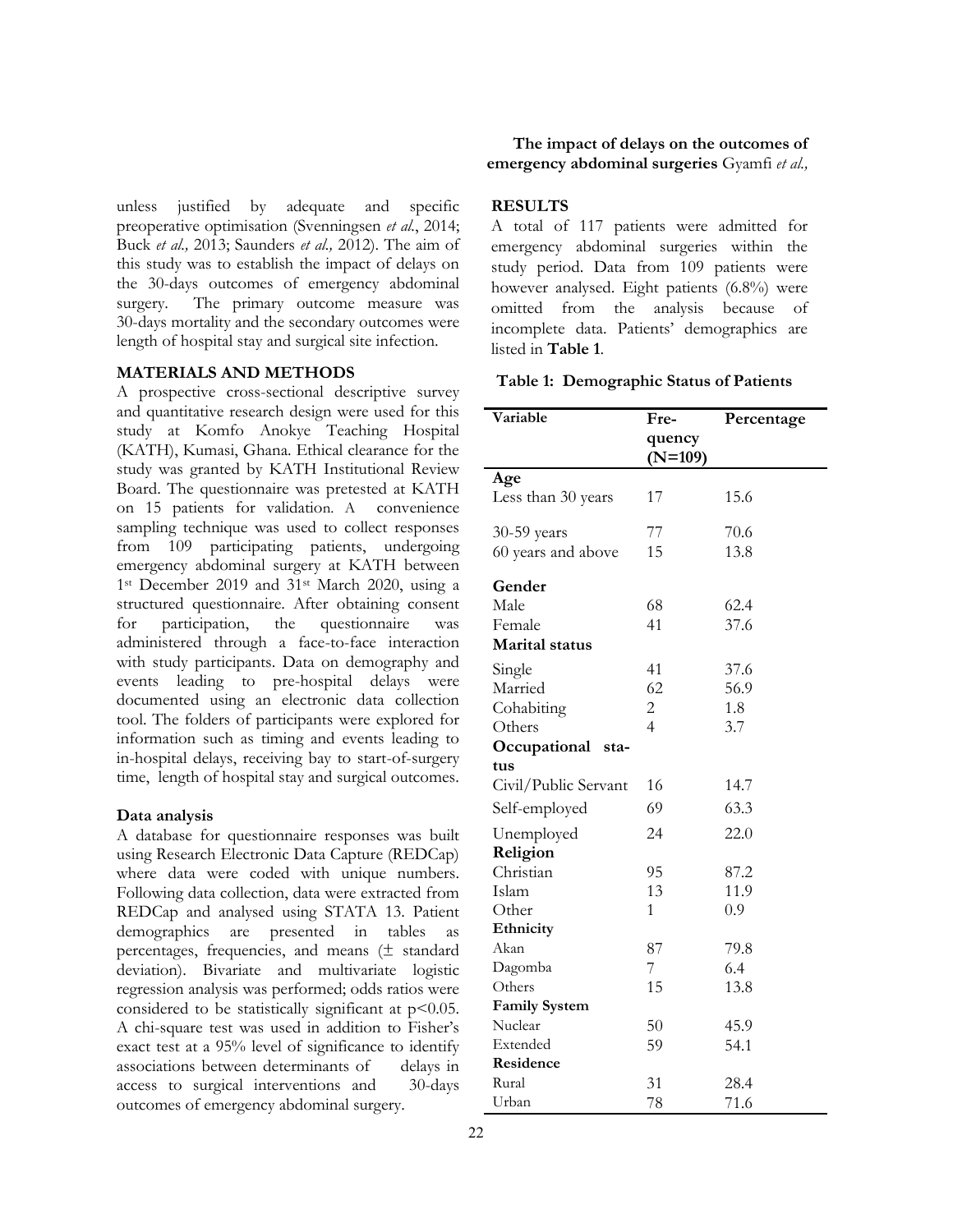The determinants of delay were categorised into pre-hospital delays and in-hospital delays. Determinants of pre-hospital delay as indicated in **Table 2** consisted of the level of education, decision-maker to go to a health facility, means of transport to a health facility, type of health facility close to patients' residence, means of transport on referral, and duration of symptoms before reporting.

**Table 3** shows duration of symptoms participants had before reporting to the Accident and Emergency Unit at KATH with the possible determinants of a delay (more than 24 hours before reporting to KATH).

| Table 3: Duration of symptoms before report- |  |
|----------------------------------------------|--|
| ing and determinants of prehospital delay.   |  |

| able 2: Determinants of delays of emergency |                        |                 | Variable                   | Duration of symp-<br>toms<br>reporting<br>$24$ | before<br>24<br>$\geq$ | P value |
|---------------------------------------------|------------------------|-----------------|----------------------------|------------------------------------------------|------------------------|---------|
| Variable                                    | Frequency<br>$(N=109)$ | Per-<br>centage | Level of                   | Hours<br>45                                    | Hours<br>64            | 0.07    |
| <b>Level of Education</b>                   |                        |                 | Education                  |                                                |                        |         |
| Basic school (Primary/<br>JHS)              | 48                     | 44.0            | Primary<br><b>JHS</b>      | 1(2.2)<br>20(44.4)                             | 2(3.1)<br>25(39.1)     |         |
| SHS/middle school                           | 49                     | 45.0            | <b>SHS</b>                 | 11(24.4)                                       | 18(28.1)               |         |
| Tertiary                                    | 12                     | 11.0            | Middle school              | 7(15.7)                                        | 13(20.3)               |         |
| <b>Decision Maker</b>                       |                        |                 |                            |                                                |                        |         |
| Family Member                               | 56                     | 51.4            | Tertiary<br>Decision       | 6(13.3)                                        | 6(9.4)                 | 0.58    |
| Friends                                     | 18                     | 16.5            | Maker                      |                                                |                        |         |
| Self                                        | 35                     | 32.1            | Family                     | 24(53.3)                                       |                        |         |
| Means of Transport to a health              |                        |                 | Member                     |                                                | 32(50.0)               |         |
| facility                                    |                        |                 | Friends                    | 10(22.2)                                       | 8(12.5)                |         |
| Taxi                                        | 90                     | 82.6            | Self                       | 11(24.5)                                       | 24 (37.5)              |         |
| Trotro (privately<br>owned minibus)         | $\overline{2}$         | 1.8             | Means of                   |                                                |                        | 0.81    |
| Walked                                      | $\overline{2}$         | 1.8             | <b>Transport to</b>        |                                                |                        |         |
| Private Car                                 | 15                     | 13.8            | a health                   |                                                |                        |         |
| Type of health facility close by            |                        |                 | facility                   |                                                |                        |         |
| $N=64$                                      |                        |                 | Taxi                       | 36(80.0)                                       | 54(84.4)               |         |
| Clinic                                      | 19                     | 29.7            | Trotro                     | 2(4.4)                                         | 0(0)                   |         |
| Hospital                                    | 45                     | 70.3            | Walked                     | 0(0)                                           | 2(3.1)                 |         |
| <b>Means of Transport</b>                   | $N=41$                 |                 | Private Car                | 7(15.6)                                        | 8(12.5)                |         |
| on referral to KATH                         |                        |                 | Type of                    | 29                                             | 35                     | 0.11    |
| Ambulance                                   | 11                     | 26.8            | health facility            |                                                |                        |         |
| Taxi                                        | 30                     | 73.2            | close by                   |                                                |                        |         |
| Duration of                                 | $N=109$                |                 | Clinic                     | 12(41.4)                                       | 7(20.0)                |         |
| symptoms before                             |                        |                 | Hospital                   | 17(58.6)                                       | 28 (80.0)              |         |
| reporting to KATH                           |                        |                 | Means of                   | 16                                             | 25                     | 0.74    |
| $<$ 24 hours                                | 45                     | 41.3            | <b>Transport on</b>        |                                                |                        |         |
| $> 24$ hours                                | 64                     | 58.7            | referral to<br><b>KATH</b> |                                                |                        |         |
| $\mathbf{m}$ is $\mathbf{n}$ .<br>0.000     |                        |                 | Ambulance                  | 5(31.35)                                       | 6(24.0)                |         |

| Table 2: Determinants of delays of emergency |  |
|----------------------------------------------|--|
|----------------------------------------------|--|

**Source: Field Data, 2020**

*JHS-* Junior high school; *SHS-* Senior high school

Taxi 11 (68.7) 19 (76.0)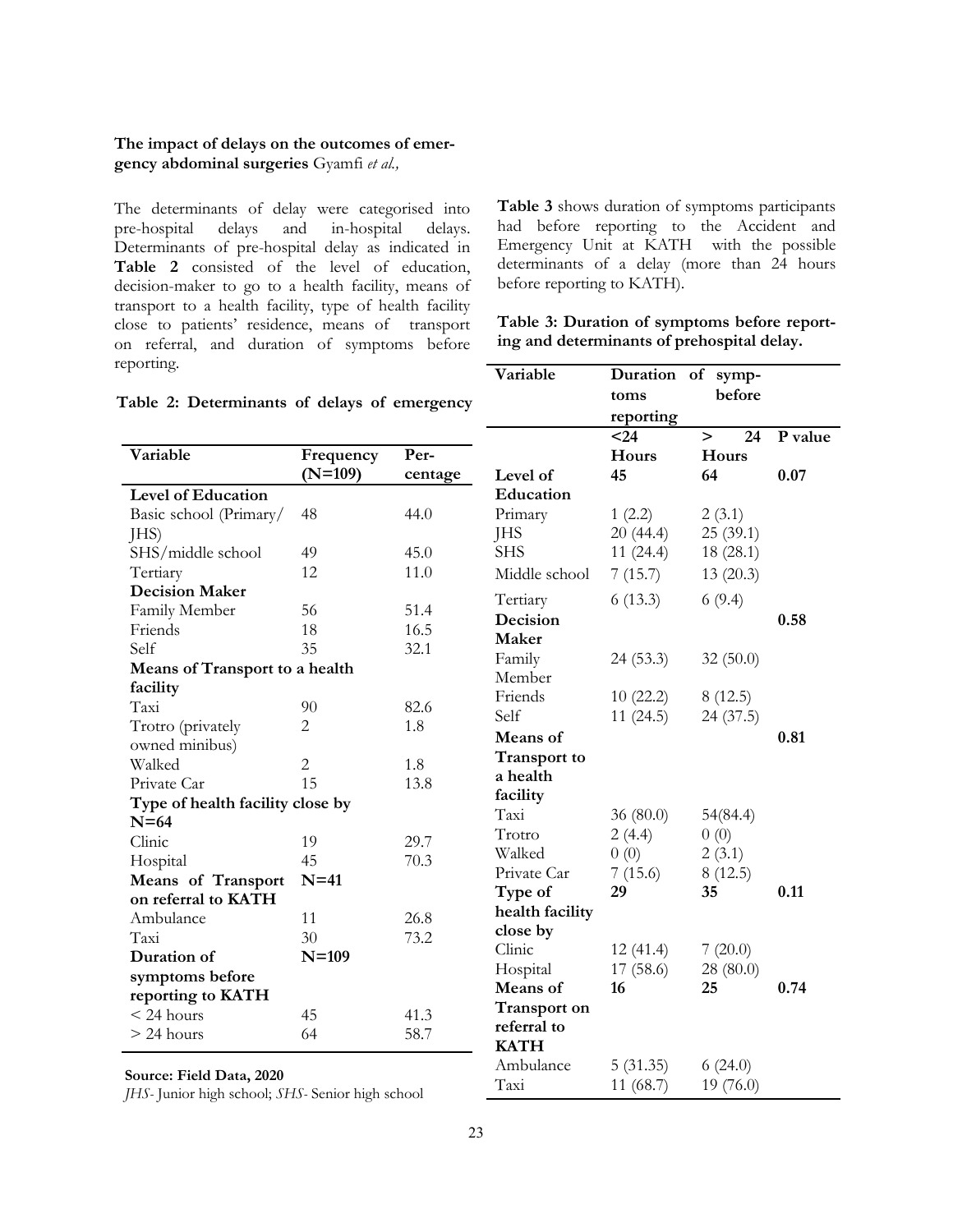Most (62.5%) patients who reported late needed approval from someone else such as a friend or family member, and (17.2%) reported late for financial reasons. Whilst 10.8% of patients reported late because their symptoms were insignificant to them, 7.8% did not have a health facility located close by and 1.6% had difficulty in means of transport. The determinants of In-hospital delay consisted of the time taken in minutes in initiating care (that is the time to first contact with a doctor after triaging), the time taken for blood samples to reach the laboratory, laboratory processing time, time taken for review by the surgical team, X-ray and/or ultrasound processing time, time between receiving patient in the theatre bay and surgery start time. These data were obtained from the patients' records by our research assistants and shown in **Table 4.** The outcome of surgery is depicted in **Table 5.** 

**Table 4: Determinants of in- hospital delays of emergency abdominal surgeries with time in minutes**

# **The impact of delays on the outcomes of emergency abdominal surgeries** Gyamfi *et al.,*

There was statistical significance between duration of stay in hospital and decision by the responsible person to go to a healthcare facility in both bivariate  $(p=0.01)$  and multivariate  $(p=0.03)$  analyses. However, for mortality and surgical site infection (SSI), there was no statistical significance in bivariate and multivariate analyses between mortality and SSI and pre-hospital delay.

A delay in the time taken for the first contact with the surgical team (more than 60 minutes after the patient had been seen by the first emergency physician) resulted in a longer length of hospital stay ( $p=0.02$ ) but did not affect mortality ( $p=0.30$ ) and SSI ( $p=0.42$ ). Similarly, a delay in theatre receiving bay to start of surgery time (theatre time), more than 60 minutes, prolonged length of hospital stay ( $p=0.01$ ) but had no effect on SSI ( $p=0.13$ ). Patients who spent longer time between the receiving bay and the start of surgery were likely to be alive in 30 days  $(p=0.01)$ 

|          | Table 5: Distribution of Outcomes of |  |  |
|----------|--------------------------------------|--|--|
| Patients |                                      |  |  |

| Variable                                                             | Mean  | SD        | Min      | Max  |                                                          |                        |            |
|----------------------------------------------------------------------|-------|-----------|----------|------|----------------------------------------------------------|------------------------|------------|
| $\overline{\text{in}}$<br>taken<br>Time<br>initiating care           | 191.8 | ± 355.8   | $\Omega$ | 2880 | Variable                                                 | Frequency<br>$(N=109)$ | Percentage |
| Time taken be-<br>fore blood sam-<br>ples<br>got<br>to<br>laboratory | 231.8 | ± 376.2   | 10       | 2160 | Duration of<br>stay in the<br>hospital<br>$\leq 10$ days | 62                     | 56.9       |
| Laboratory turna-<br>round time                                      | 268.3 | ± 323.2   | 30       | 1380 | $11-20$ days                                             | 29                     | 26.6       |
| Time taken for<br>first contact with                                 | 237.2 | $±$ 291.5 | 10       | 1200 | $21-30$ days<br>Mortality                                | 18                     | 16.5       |
| surgical team<br>X ray turnaround                                    | 802.2 | ± 677.8   | 36       | 1560 | Alive                                                    | 93                     | 85.3       |
| time<br>Ultrasound turna-<br>round time                              | 292.3 | ± 332.6   | 23       | 1800 | Dead<br><b>SSI</b>                                       | 16                     | 14.7       |
| Time<br>between                                                      | 95.9  | ±115      | 7        | 900  | No                                                       | 90                     | 82.6       |
| bay and<br>theater<br>start of surgery                               |       |           |          |      | Yes                                                      | 19                     | 17.4       |

**Source: Field Data, 2020**

**Source: Field Data, 2020**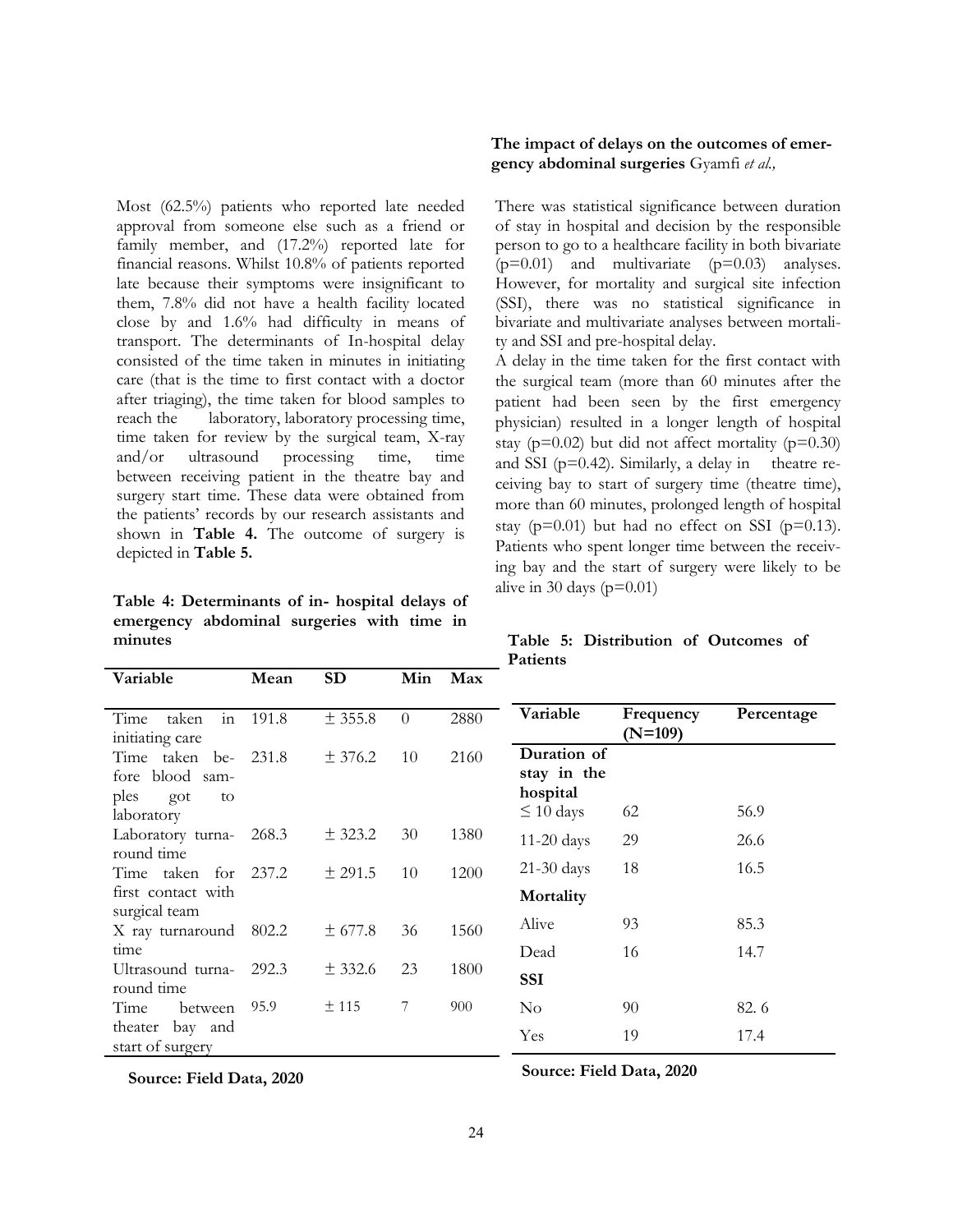There was statistical significance between duration of stay in hospital and decision by the responsible person to go to a healthcare facility in both bivariate  $(p=0.01)$  and multivariate  $(p=0.03)$  analyses. However, for mortality and surgical site infection (SSI), there was no statistical significance in bivariate and multivariate analyses between mortality and SSI and pre-hospital delay. A delay in the time taken for the first contact with the surgical team (more than 60 minutes after the patient had

**Table 6: Distribution of Mortality and Pre-hospital delay**

been seen by the first emergency physician) resulted in a longer hospital length of hospital stay  $(p=0.02)$ but did not affect mortality (p=0.30) and SSI  $(p=0.42)$ . Similarly, a delay in theatre receiving bay to start of surgery time (theatre time), more than 60 minutes, prolonged length of hospital stay  $(p=0.01)$ but had no effect on SSI  $(p=0.13)$ . Patients who spent longer time between the receiving bay and the start of surgery were likely to be alive in 30 days  $(p=0.01)$ .

**Table 7: Distribution of Mortality and In-hospital delay**

| Alive<br><b>Died</b><br>P value<br>Variable<br>Mortality                          |          |
|-----------------------------------------------------------------------------------|----------|
|                                                                                   |          |
| 0.07<br><b>Decision Maker</b><br><b>Died</b><br>${\bf P}$<br><b>Alive</b>         |          |
| Family Member<br>44 (47.3)<br>12(75.0)                                            | value    |
| Friends<br>1(6.3)<br>17(18.3)<br>Time in initiating Care<br>0.76                  |          |
| Self<br>32(34.4)<br>3(18.7)<br>No delay time<br>37(84.1)<br>7(15.9)               |          |
| 0.70<br>Means of transport to a<br>seen                                           |          |
| health facility<br>Delay time<br>56 (86.2)<br>9(13.8)                             |          |
| Taxi<br>77 (82.7)<br>13(81.3)<br>Blood sample time<br>0.71                        |          |
| Trotro<br>2(2.2)<br>0(0)<br>No delay time<br>15 (88.2)<br>2(11.8)                 |          |
| Walked<br>2(2.2)<br>0(0)<br>seen                                                  |          |
| Private Car<br>12(12.9)<br>3(18.7)<br>Delay time<br>78 (84.8)<br>14(15.2)         |          |
| 0.21<br>Means of transport on<br>Lab report time<br>0.23                          |          |
| referral<br>No delay time<br>17(94.4)<br>1(5.6)                                   |          |
| Ambulance<br>11(29.7)<br>0(0)<br>seen                                             |          |
| Taxi<br>4(100)<br>26(70.3)<br>Delay time<br>76 (83.5)<br>15(16.5)                 |          |
| Duration of symptoms<br>0.19<br>Surgical team time<br>0.30                        |          |
| before reporting<br>No delay time<br>48 (88.9)<br>6(11.1)                         |          |
| 24 hours<br>36(38.7)<br>9(56.3)<br>and<br>seen                                    |          |
| below<br>Delay time<br>45 (81.8)<br>10(18.2)                                      |          |
| 7(43.7)<br>than $24$ 57 (61.3)<br>More<br>X-ray Time                              |          |
| hours<br>No delay time<br>1(100)                                                  |          |
| 0.84<br>Reason for reporting late<br>seen                                         |          |
| Financial<br>10(17.5)<br>1(14.3)<br>Delay time<br>6(100)                          |          |
| Means<br>of<br>1(1.8)<br>0(0)<br><b>Ultrasound</b> time<br>0.55                   |          |
| transport<br>was<br>3(75.0)<br>1(25.0)<br>No delay time                           |          |
| difficult<br>seen                                                                 |          |
| Needed Approv-<br>35(61.4)<br>5(71.4)<br>Delay time<br>90 (85.7)<br>15(14.3)      |          |
| al from someone<br>Theatre time                                                   | $0.009*$ |
| No Health facili-<br>4(7.0)<br>1(14.3)<br>No delay time<br>49 (77.8)<br>14 (22.2) |          |
| ty close by<br>seen<br>Symptoms didn't<br>0(0)<br>7(12.3)                         |          |
| Delay time<br>44 (95.6)<br>2(4.4)<br>pose problem                                 |          |

**Source: Field Data 2020 Source: Field Data 2020**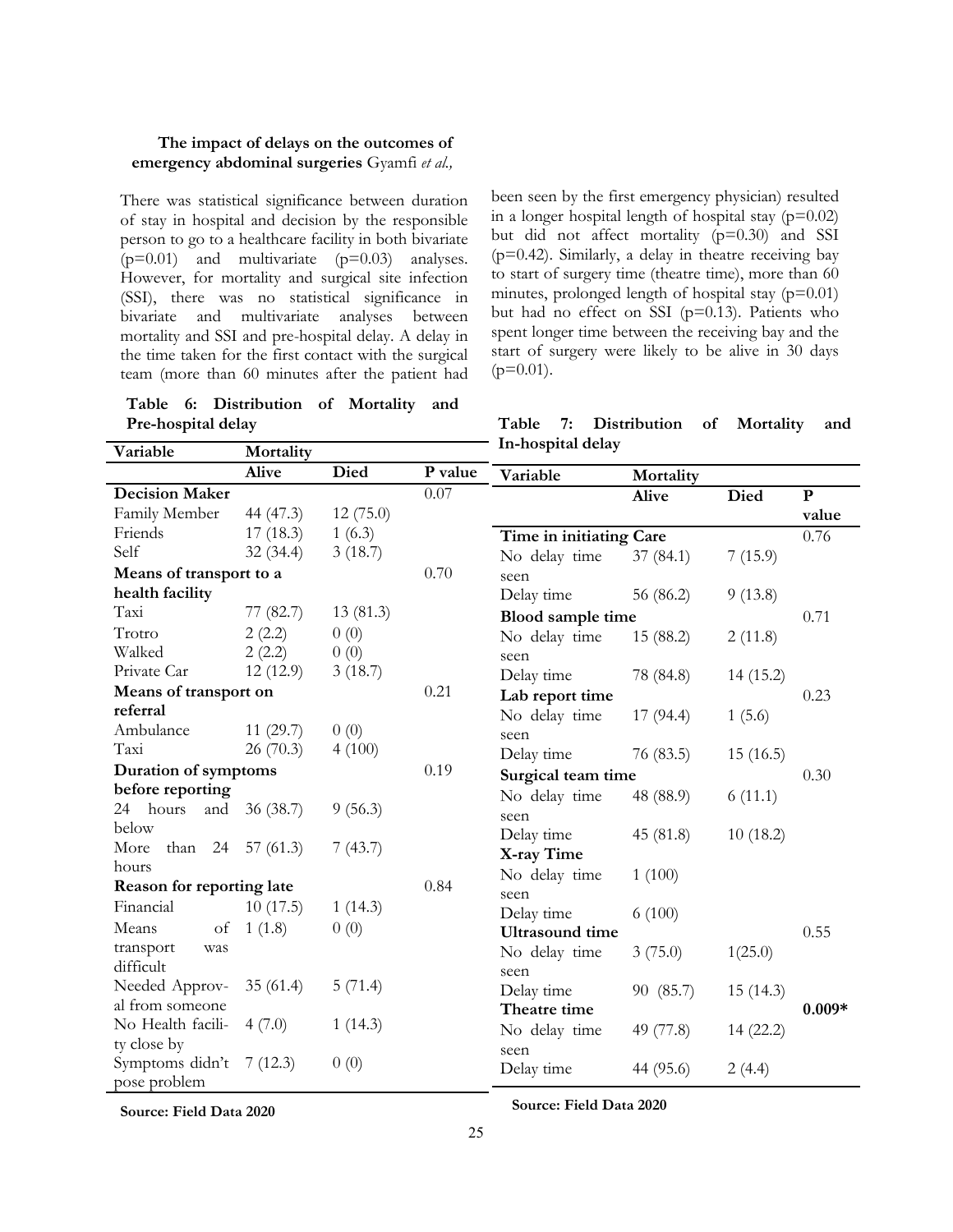A bivariate and multivariate analyses showed a statistical significance between length of stay and theatre time (time between getting to the receiving bay and start of surgery), p-value =0.001, as shown of **Tables 8 and 9.** Of the 46 people who had a delay between the receiving bay and start of surgery, 34.8% had a length of stay of 11-20 days and 32.6% had a length of stay of 21-30 days.

| Variable                | <b>Duration of Stay</b> |            |            |          |
|-------------------------|-------------------------|------------|------------|----------|
|                         | Within 10 days          | 11-20 days | 21-30 days | p-value  |
| Time in initiating Care |                         |            |            | 0.56     |
| No delay time seen      | 26 (59.09)              | 12(27.27)  | 6(13.64)   |          |
| Delay time              | 36 (55.38)              | 17(26.15)  | 12 (18.46) |          |
| Blood sample time       |                         |            |            | 0.52     |
| No delay time seen      | 10(58.82)               | 2(11.76)   | 5(29.41)   |          |
| Delay time              | 52 (56.52)              | 27(29.35)  | 13(14.13)  |          |
| Lab report time         |                         |            |            | 0.92     |
| No delay time seen      | 11(61.11)               | 3(16.67)   | 4(22.22)   |          |
| Delay time              | 51 (56.04)              | 26 (28.57) | 14 (15.38) |          |
| Surgical team time      |                         |            |            | $0.02*$  |
| No delay time seen      | 27(50.00)               | 13(24.07)  | 14 (25.93) |          |
| Delay time              | 35 (63.64)              | 16 (29.09) | 4(7.27)    |          |
| Xray Time               |                         |            |            | 0.72     |
| No delay time seen      | 0(0)                    | 1(100)     | 0(0)       |          |
| Delay time              | 3(50.00)                | 2(33.33)   | 1(16.67)   |          |
| <b>Ultrasound</b> time  |                         |            |            | 0.11     |
| No delay time seen      | 4(100)                  | 0(0)       | 0(0)       |          |
| Delay time              | 58 (55.24)              | 29 (27.62) | 18 (17.14) |          |
| Theatre time            |                         |            |            | $0.001*$ |
| No delay time seen      | 47 (74.60)              | 13(20.63)  | 3(4.76)    |          |
| Delay time              | 15 (32.61)              | 16 (34.78) | 15 (32.16) |          |

**Table 8: Duration of Stay and In-hospital delay**

**Source: Field Data, 2020**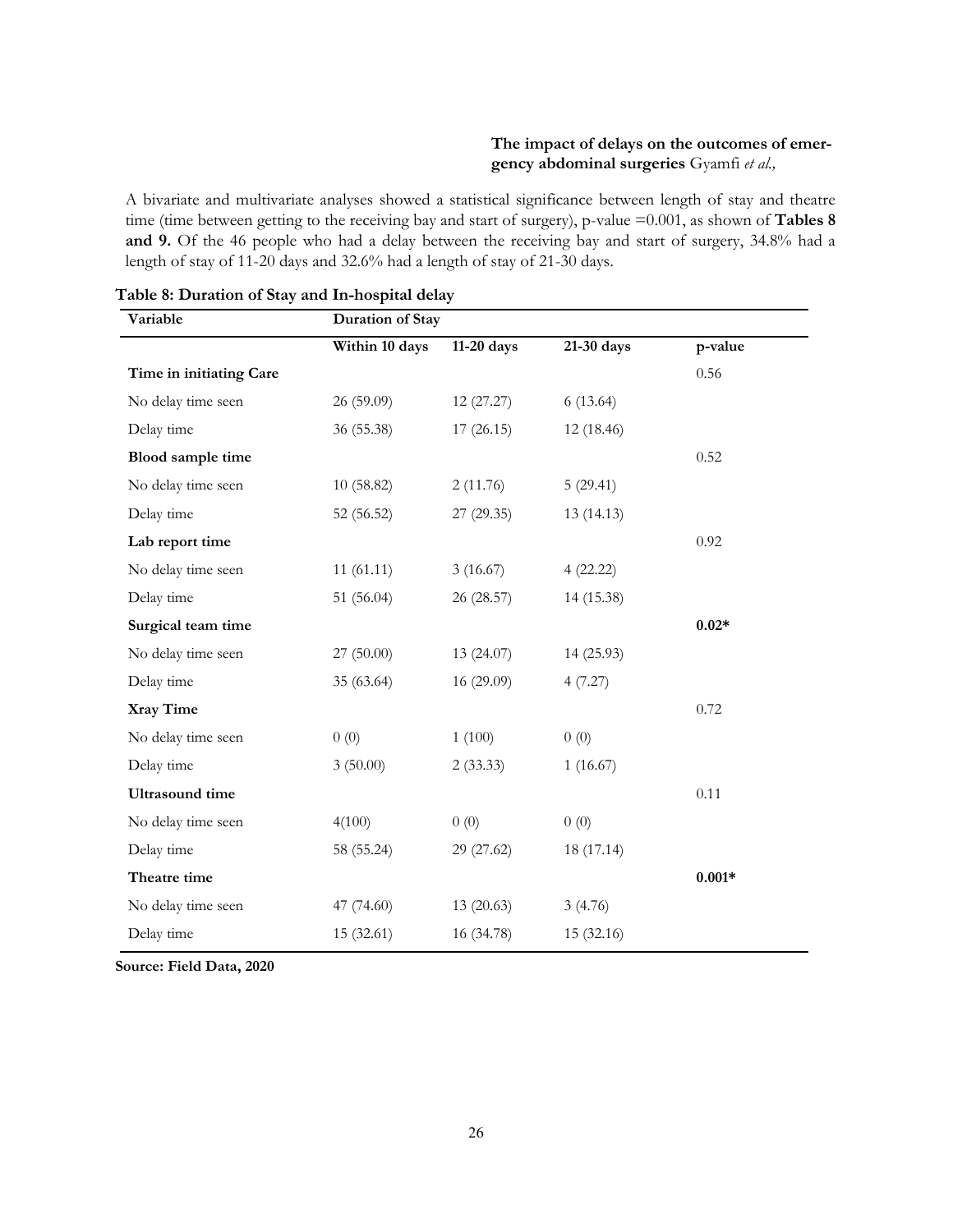| <b>Variables</b>        | <b>Odd Ratios</b> | P value  | 95% CI         |
|-------------------------|-------------------|----------|----------------|
| Time in initiating care | 1.16              | 0.70     | $0.53 - 2.52$  |
| Blood sample time       | 1.09              | 0.86     | $0.38 - 3.14$  |
| Lab report time         | 1.23              | 0.69     | $0.43 - 3.46$  |
| Surgical team time      | 0.57              | 0.15     | $0.26 - 1.22$  |
| X ray time              | 1                 |          |                |
| Ultrasound time         | 1                 |          |                |
| Theatre time            | 6.07              | $0.001*$ | $2.62 - 14.03$ |

**Table 9: Multivariate regression of duration of stay and determinant of delay (In-hospital)**

**Source: Field Data, 2020**

#### **DISCUSSION**

This study combined two categories of delay (pre-hospital and in-hospital) and examined their impact on the outcome of emergency abdominal surgery at a teaching hospital in a low-resource setting in Sub-Saharan Africa.

The majority of the patients were self-employed which is a reflection of the higher percentage of informal sector workers in Ghana. Contrary to the report from Anne *et al.*, we did not demonstrate an association between being self-employed and a delay in presentation.

In Ghana, similar to other LMICs, the family system influences major decisions in the life of an individual. The number of patients who had family members as decision-makers were more than half of the total number of participants. This is in agreement with Khanapure *et al*. The pre-hospital interval of delay is related to family issues from the findings from Salman and Razzouki in Iraq but contrary to the findings from Ghana by Tabiri *et al*. A delay in the decision to come to the hospital from the onset of symptoms was found to be associated with the length of stay hospital  $(p=0.01)$ 

A significant number of the patients came to KATH in public transport which is similar to other findings from earlier reports from previous authors (Tabiri *et al*., 2018) which is a reflection of the general means of transport in Ghana. Few patients arrived in the hospital by ambulance. This may be because ambulances are not readily available in

Ghana. This is in line with Mofikoya *et al.* on limited ambulance services in Africa. However, the mode of transportation did not cause any delay in the current study.

The majority of patients in this study were self-referred which is a common practice in Ghana as a result of no well-structured referral system in the health sector in Sub-Sahara Africa (Give *et al*., 2019; Amoah *et al.,* 2017; Ansah *et al.,* 2016). Almost 60% of the patients in the current study lived close to a healthcare facility. Had there been some form of well-structured referral systems, patients would have got some initial treatment and stabilisation before referral.

Nearly 60% of the patients presented later than 24 hours from the onset of the symptoms. This is similar to the findings from publications by Khanapure *et al.* from India *and* Marine *et al* in Malawi*.* It is, however, in sharp contrast to the findings of Salman and Razzouki that showed less than 40% of patients presenting after 24 hours from the onset of clinical disease in Iraq. Salman and Razouski also found a higher incidence of mortality in patients who delayed in receiving care. Commonly, patients would have to queue for beds after triaging to be sent to the appropriate colour-coded ward to be seen by a doctor. Even though mortality in the group with delay in initiating care was higher compared to the non-delay group, this was not significant. The current study established an association between delays and the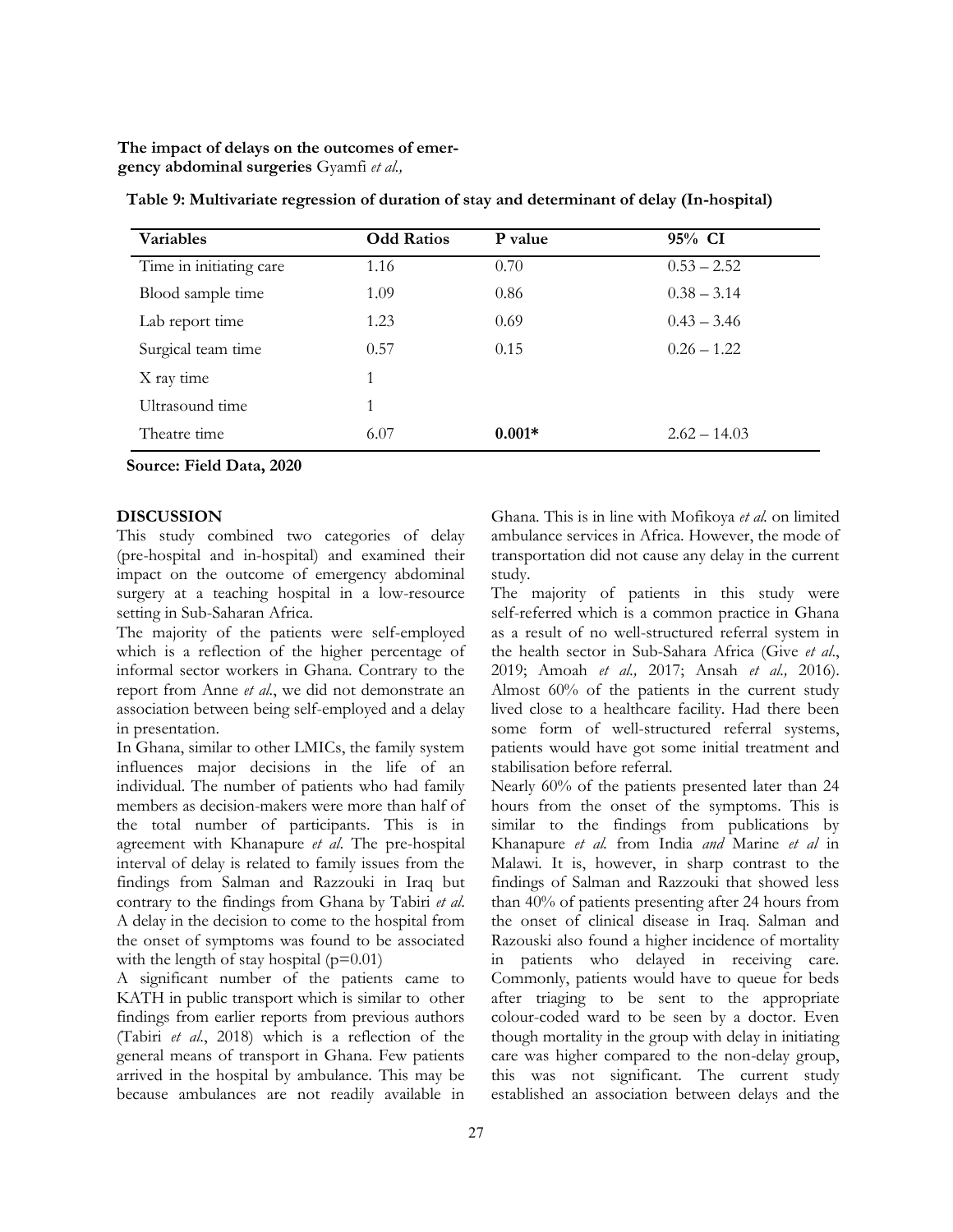length of stay after surgery similar to a study by Maine *et al* in Malawi.

The mean time spent by patients in the Accident and Emergency Departments was 3 hours before they were reviewed by a physician after triaging. This was higher than what was published by Adamu *et al* in neighbouring Nigeria. This prolonged waiting time could be attributed to the fact that KATH is the only tertiary hospital serving the middle belt of Ghana with a population of 9,724,472 (Ghana Statistical Service, 2013). KATH has a wide catchment area with patients coming from as far as a 100-150km radius (Ohene-Yeboah, 2006). This is in contrast to a study by Mustapha and Abass which demonstrated that patients have to travel 5km for an appendicectomy in Lahore, Pakistan

Laboratory, X-ray, and ultrasound processing times were prolonged. From observation, prolonged turnaround time in our centre can be attributed to frequent equipment breakdowns, frequent shortage of reagents and radiologists not being available to do or report on radiological investigations. Mofikoya *et al* reported that in Lagos, delays in laboratory and x-ray services constituted 42% of all in-hospital delays. In Zaria, Nigeria, the second most common cause of delay was found to be waiting for complementary investigations and that waiting time was an independent predictor of mortality( Adamu *et al*., 2010). In the current study, the prolonged investigation processing time did not influence the outcome of emergency abdominal surgery.

Nearly half of the patients in our study spent more than one hour in the theatre bay receiving treatment before the start of surgery. A lower mean time was found in rural Uganda by Nwanna-Nzewunwa *et al*. Large patient volumes as well as unavailability of personnel were noted to be some of the leading causes of delays in the study in Uganda. Here in Kumasi-Ghana, the occasional shortage of anaesthetists and perioperative nurses, non-functioning theatre equipment are causes of delay in the theatre waiting bay. The main theatre of KATH, where abdominal surgeries are done, has five (5) operating rooms. Out of these only two (2) are dedicated to emergency surgeries which is shared between ten

## **The impact of delays on the outcomes of emergency abdominal surgeries** Gyamfi *et al.,*

(10) teams (five general surgery teams, two paediatric surgery teams, and three urology teams). This creates long queues of patients leading to a prolonged waiting time. The waiting time in the theatre bay was associated with prolonged length of hospital stay ( $p=0.001$ )

Delays in surgical emergencies have been documented to affect the outcomes of surgeries in LMICs (Maine *et al.,* 2019; McIsaac *et al.,* 2017). The overall mortality in this study was similar to reports from Uganda (McIsaac *et al.,* 2017). In our study, mortality was low compared to a study from Ottawa (McIsaac *et al*., 2017). This could be attributed to the fact that priority was given to patients who were relatively very sick to access the operating room whenever there was a long queue in the theatre. Such patients were thus allowed to overtake relatively stable patients in the struggle for theatre space.

The overall SSI (SSI) rate was comparatively lower than the findings in a study by Agrawal and Singh, for emergency abdominal surgeries. Even though the data in this study showed higher numbers of SSI in areas of delays, this was statistically not significant.

## **CONCLUSION**

Delays in the decision to go to the hospital and long waiting time in the theatre receiving bay before start of surgery were significantly associated with the length of hospital stay.

#### **RECOMMENDATION**

This was a single-centre study over four months, thus, a multi-centre randomised study over an extended period is necessary to ascertain the effect of delay on surgical outcomes.

Time spent at the theatre receiving bay should be minimised to reduce the duration of hospital stay.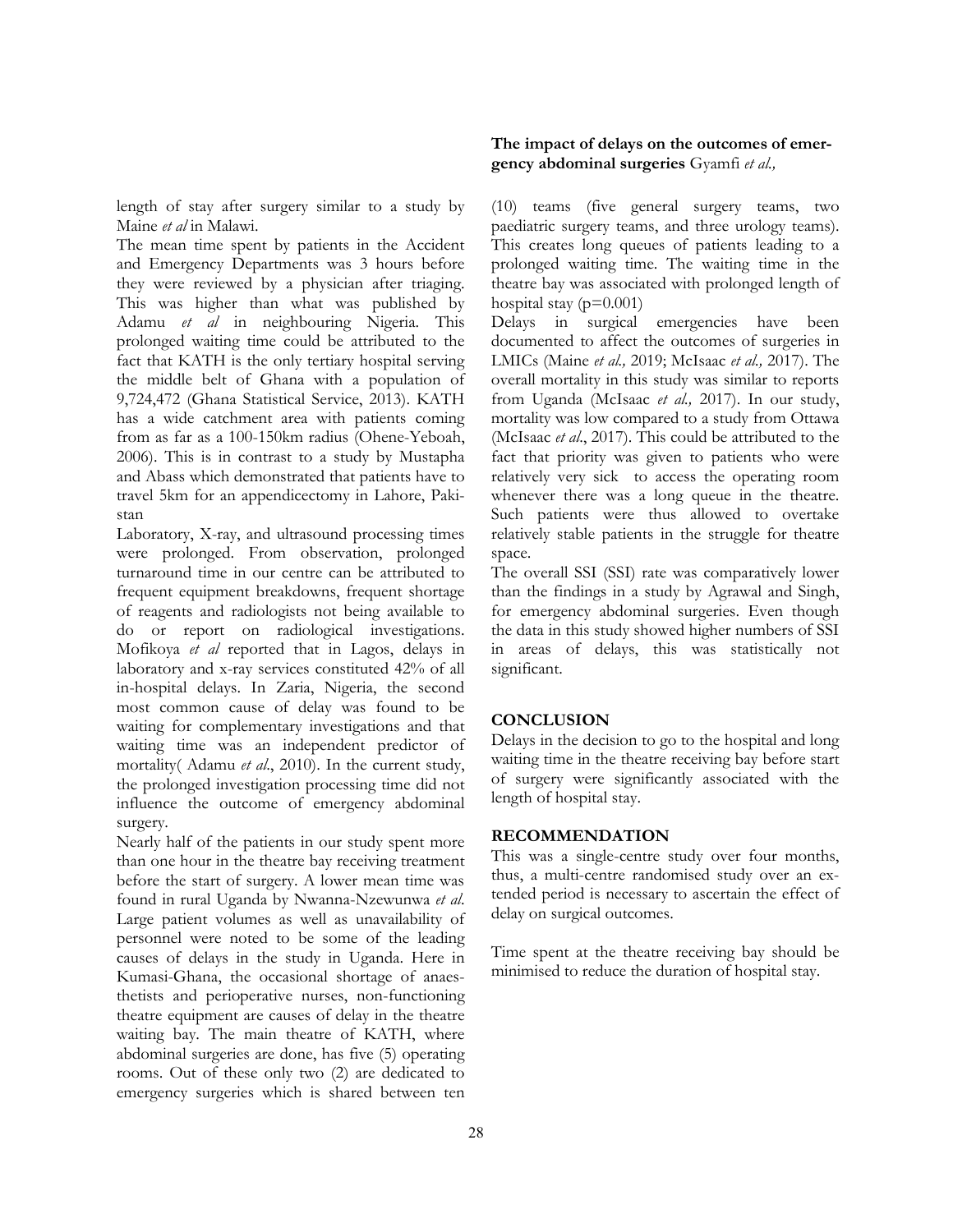#### **ACKNOWLEDGEMENT**

We acknowledge that the original part of this work was submitted as a thesis for the award of MSc. in Surgical Sciences by The University of Edinburgh to the first author.

We would like to appreciate Mr. Jonathan Boakye-Yiadom for advising on statistics and Miss Jane Acquaye who helped with data collection.

## **CONFLICT OF INTEREST**

The authors declare no conflict of interest.

## **REFERENCES**

- Adamu, A., Maigatari, M., Lawal, K., & Iliyasu, M. (2010). Waiting time for emergency abdominal surgery in Zaria, Nigeria. *African Health Sciences*, 10 (1), 46 – 53.
- Agrawal, A., & Singh, R.P. (2014). SSI in Abdominal Surgeries: A Clinical Study. *Journal of Evolution of Medical and Dental Sciences*, 40 (2), 10188-10193.
- Amoah, P.A., & Philips, D.R. (2017). Strengthening the referral system through social capital: a quality inquiry in Ghana. *Health* 5(4), 80.
- Ansah, E.K., Gyapong, M., Narh-Bana, S., Bart-Plange, C., & Whitty, C.J. (2016). Factors influencing choice of care-seeking for acute fever comparing private chemical shops with health centres and hospitals in Ghana: a study using case-control methodology. *Malar J,* 15(1), 290.
- Buck, D.L., VesterAndersen, M., & Moller M. H. (2013). Surgical delay is a critical determinant of survival in perforated peptic ulcer. *Br J Surg*, 100, 10459.
- Ghana Statistical Service. (2013). 2010 Population and housing census. Available at https:// statsghana.gov.gh/gssmain/fileUpload/ pressrelease/2010 PHCNational analytical report.pdf [Accessed on: 30/03/2021].
- Give, C., Ndimah, S., Steege, R., Ormel, H., McCollum, R., Theobald, S., Taegtmeyer, M., Kok, M., & Sidat, M. (2019). Strengthening referral systems in community health programs: a quality study in two rural districts of Maputo Province, Moazmbique. *BMC Health Services Research 1*9, 263.
- Khanapure, S., Nagral, S., & Nanavati, A.J. (2017). A study of events between the onset of symptoms and hospital admission in patients with acute abdomen. *The National Medical Journal of India,* 30 (2).
- Kluger, Y., Ben-Ishay, O., Sartelli, M., Ansaloni, L., Abbas, A.E., Agresta, F., Biffl, W.L., Baiocchi, L., Bala, M., Catena, F., Coimbra, R., Cui, Y., Di Saverio, S., Das, K., El Zalabany, T., Fraga, G.P., Gomes, C.A., Gonsaga, R.A.T., Kenig, J.,…Moore, E.E. (2013). World society of emergency surgery study group initiative on Timing of Acute Care Surgery classification ( TACS). *World Journal of Emergency Surgery*, 8 (17), 1-6.
- Leppäniemi, A. (2013). What is acceptable delay in emergency abdominal surgery? Scandinavian *Journal of Surgery*, 102, 54.
- Maine, R.G., Kajombo, C., Purcell, L., Gallaher, J.R., Reid, T.D., & Charles, A. (2019). Effect of in-hospital delays on surgical mortality for emergency general surgery conditions at a tertiary hospital in Malawi. *BJS Open* , 3, 367-375.
- McIsaac, D.I., Abdulla, K., Yang, H., Sundaresan, S., Doering, P., Vaswani, S.G., Thavorn, K., & Forster, A.J. (2017). Association of delay of urgent or emergency surgery with mortality and use of health care resources: a propensity score-matched observational cohort study. *CMAJ* 189: E905–E912.